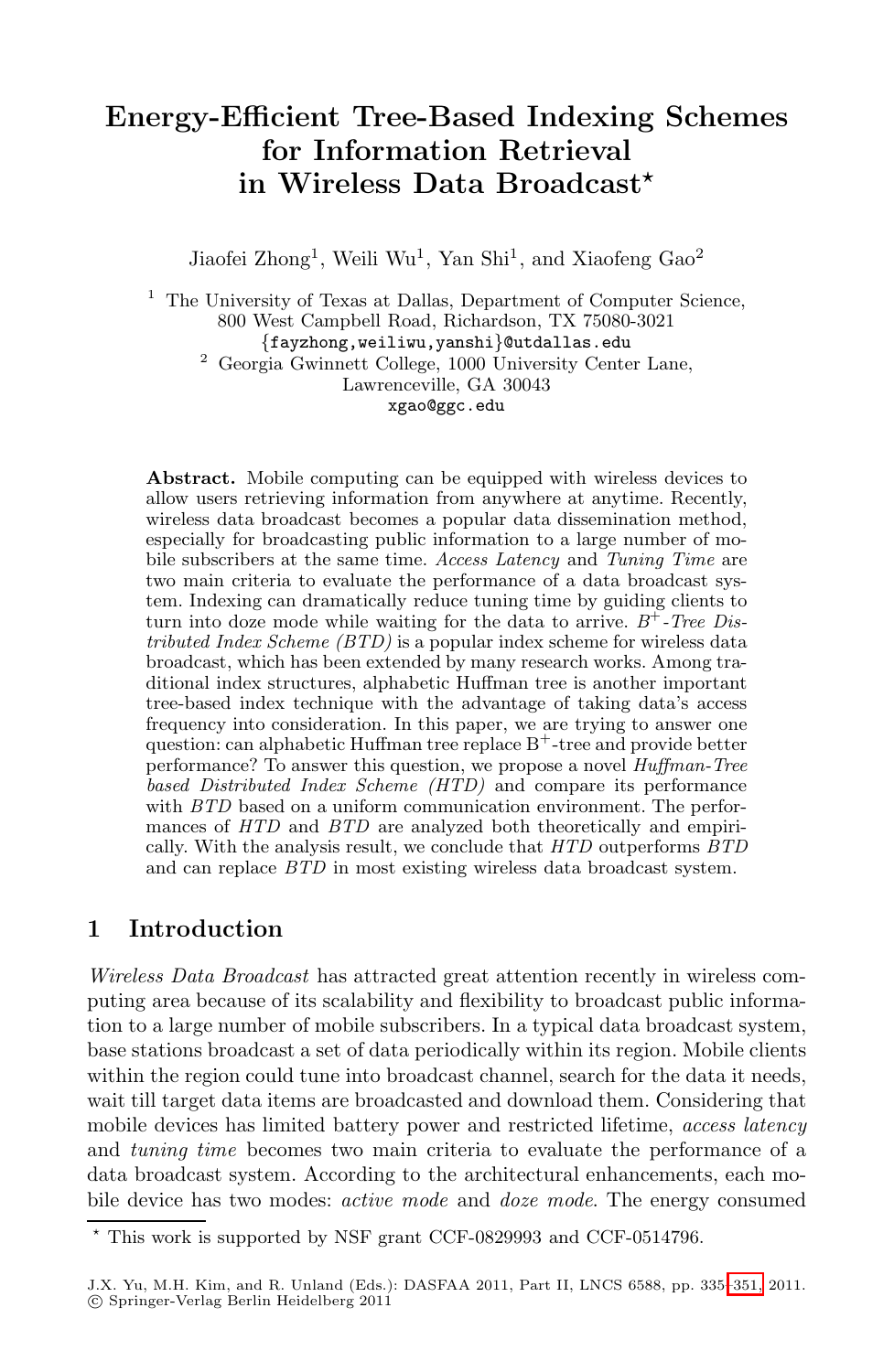in active mode can be up to 100 times higher than that in doze mode. Based on this, access latency is defined to denote the whole time interval from the moment when a client initiates a query, till the moment it finishes downloading the data item, which evaluates the query time efficiency of a system; while tuning time is defined as the sum of time when a client keeps "active" during the process, which evaluates the energy efficiency of the system.

Researchers apply index technologies to reduce tuning time for a data broadcast system. An index is a specific data structure storing the location information of data items. Due to the nature of data broadcast scheme, indices in data broadcast system store the "time offset" of target data items. Once a client gets this offset, it is aware of the waiting time for the target data item to arrive on the broadcast channel. The client turns into doze mode to save some energy and tunes back to the broadcast channel right before the data item appears. Different index technologies have different searching efficiency. If we insert indices between data items, then the whole size of a program will increase, resulting a longer access latency. Therefore, discussing about an index technology, researchers will always consider the balance between tuning time and access latency.

*B*<sup>+</sup>*-Tree Distributed Index Scheme (BTD)* is a popular index scheme for wireless data broadcast. Many other research works [\[3](#page-15-0)[,4](#page-15-1)[,5,](#page-15-2)[18\]](#page-16-1) have extended *BTD* with respect to different system configurations. Since the idea of distributed index can be generally adopted on tree-based search index methods, we naturally wonder what impact the choice of different search tree structures will have on the performance of broadcast system. Alphabetic Huffman tree is another primary tree-based index techniques. Compared with  $B^+$ -tree, it can not only guide searching of target data item, but also take into consideration the access frequencies of different data items. The higher access frequency a data item has, the closer it is to the root in an alphabetic Huffman tree. This can be a very beneficial feature for wireless data broadcast because it may reduce the time needed to search for more frequently requested data items and consequently reduce the average access latency. The purpose of this paper is to construct an Alphabetical *Huffman-tree based Distributed Index Scheme (HTD)* and evaluate the performance of distributed index schemes *BTD* and *HTD*.

For fair comparison, we build up a uniform environment with same communication model and data set. We assume each data item can have different size and different access probability, such that our mathematical model can be more practical and more accurate. Since system performance in skew broadcast heavily relies on data schedule algorithm/design, and we just want to compare the performance of indices, flat broadcast is adopted in this paper. We choose single channel data broadcast model to eliminate the impact of index and data allocation algorithms on the performances so that the difference in performances can be purely from different tree-based index structures. In order to perform the evaluation, we first develop a novel *Huffman-Tree based Distributed index scheme (HTD)*. We also adjust the packet design of *BTD* to fit our communication model. Based on the uniform system setup, a detailed theoretical analysis is performed on the expected access latency and tuning time of *BTD* and *HTD*.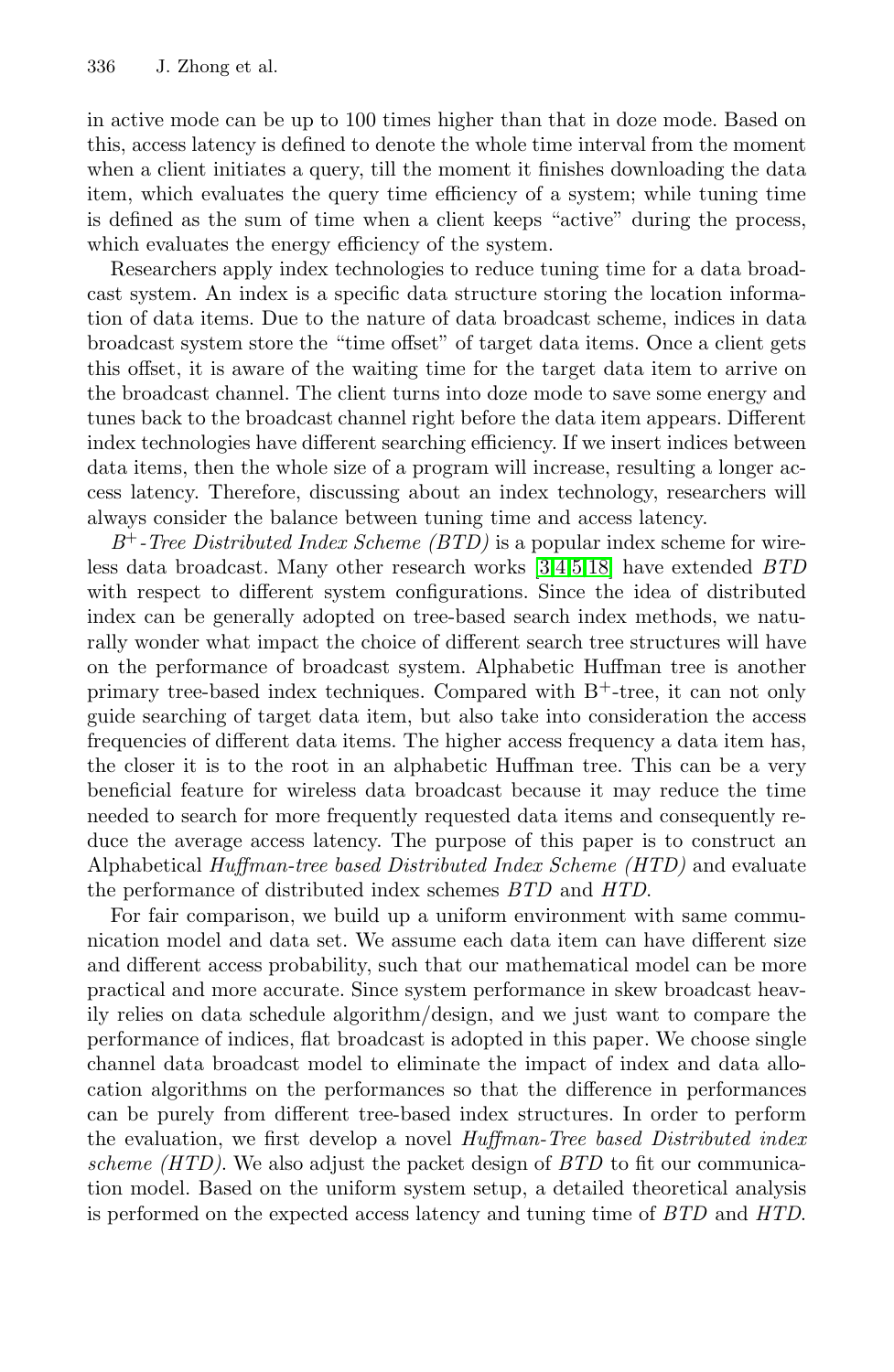Finally, we simulate the broadcast environment and provide mass numerical simulation. The theoretical and empirical analysis proves the superiority of Alphabetic Huffman tree based distributed index. We are the first work to construct a Huffman-tree based Distributed Index Scheme for wireless data broadcast problem.

The rest of this paper is organized as follows: in Section [2](#page-2-0) we study previous literatures for wireless data broadcast problem, including various index technologies in different communication environments. In section [3](#page-3-0) we illustrate our system model, and discuss broadcast environment, data type, and data schedule in detail. In Section [4](#page-5-0) and [5](#page-9-0) we construct and evaluate distributed index and Huffman tree correspondingly. Next, in Section [6](#page-13-0) we illuminate the process of simulation and discuss index performance based on our numerical experiments. Finally, Section [7](#page-14-0) gives conclusion and the plan of our next stage work.

### <span id="page-2-0"></span>**2 Related Works**

In wireless data broadcast area, the main research topics always focus on how to design index structures and how to allocate data on channels. Their purpose is to reduce access latency and tuning time, in order to improve the energy efficiency of the system. Many research works deal with data scheduling problem so as to decrease access latency. Acharya et al. [\[1\]](#page-15-3) proposed "broadcast disk", which allocates data with similar access frequencies onto different disks and broadcast data of these disks repeatedly according to their frequencies, in order to cope with nonuniform access distribution. Vaidya et al. [\[16\]](#page-16-2) discussed optimization issue with respect to the average access latency when data access distribution is nonuniform. Vlajic et al. [\[17\]](#page-16-3) presented an optimized data broadcast strategy in hierarchical cellular organization system. However, none of these works implements indexing technique. Moreover, without doze mode, the tuning time is as long as access latency, which leads to high power consumption of mobile devices.

There are also many works converting traditional disk-based indexing approaches to air indexing by converting physical address into time offset. One paper [\[12\]](#page-15-4) discussed a signature based approach for information filtering in wireless data broadcast. Another work by Xu et al. [\[19\]](#page-16-4) gave an idea of exponential index that shares links in different search trees and allows clients to start searching at any index node. However, their approach may not perform well under nonuniform access probabilities. Yao et al. [\[22\]](#page-16-5) proposed *MHash* to facilitate skewed data access probabilities and reduce access latency. Imielinski et al. [\[8\]](#page-15-5) presented the flexible index and hash based index. Furthermore, they customized  $B^+$ -tree index and proposed (1, m) index as well as distributed index (*BTD*) [\[9\]](#page-15-6). *BTD* was extended by many other researchers to fit different system requirements. Hu et al. [\[5\]](#page-15-2) designed a hybrid index scheme combining *BTD* and signaturebased index. [\[18\]](#page-16-1) proposed an index allocation method named TMBT for multichannel data broadcast, which creates a virtual *BTD* for each data channel and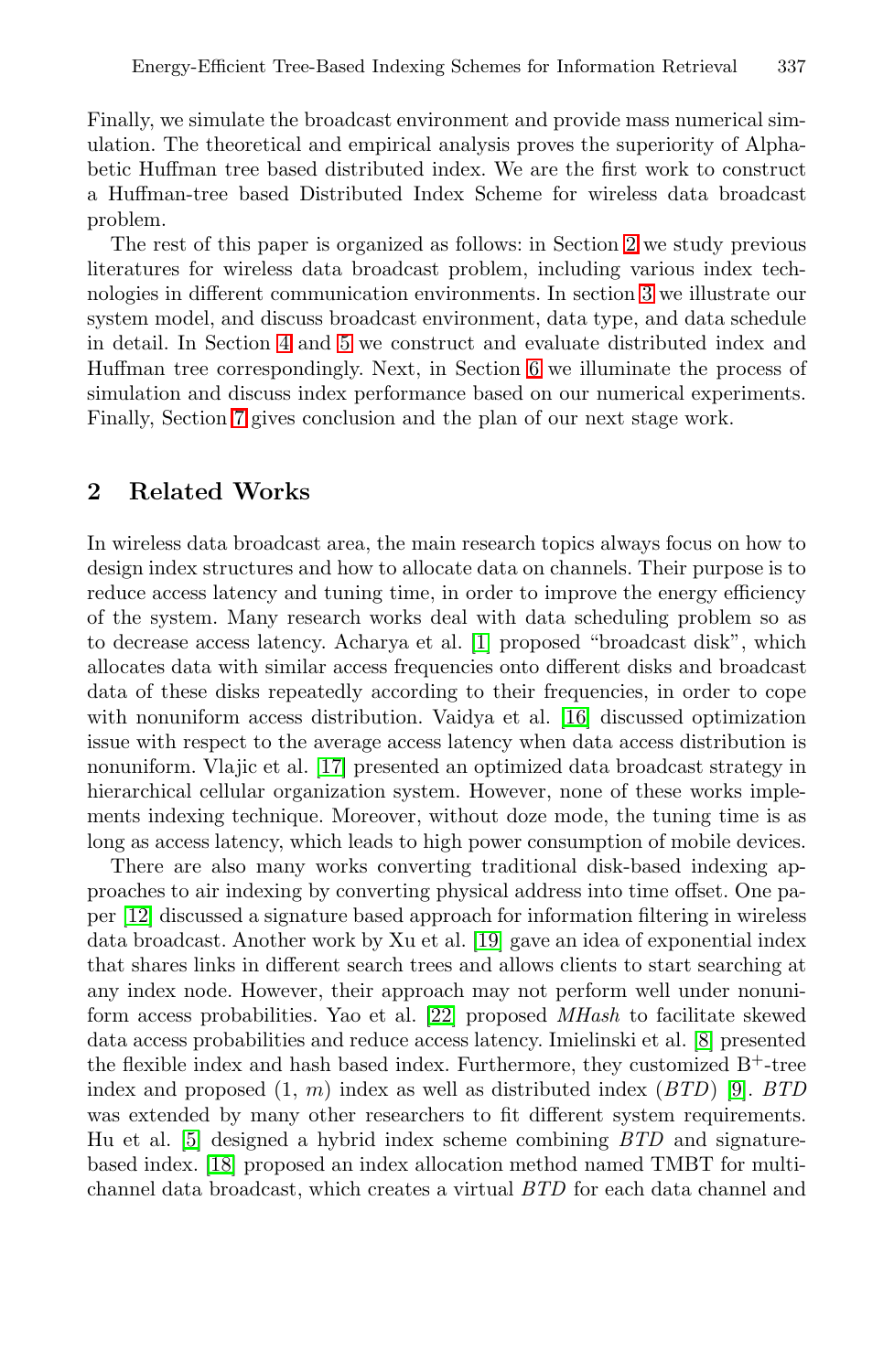multiplexes them on the index channel. Hsu et al. [\[4\]](#page-15-1) modified *BTD* to deal with data with nonuniform access frequencies. In [\[3\]](#page-15-0), Gao et al. built a complete multi-channel broadcast system to broadcast a data set with nonuniform access probability and data sizes, which used *BTD* as their index scheme.

Huffman-tree is a skewed index tree which takes into account the access probability of each data item, that the popular data has a shorter path from the root of the tree, thus it minimizes the average tuning time  $[2,14]$  $[2,14]$ . In  $[2]$ , the proposed algorithms for constructing the skewed Huffman tree have a problem that the clients may fail to find the desired data item by traversing that Huffman tree. In [\[14\]](#page-16-6), it discussed the construction of Huffman tree, which is similar to that of Huffman code, but the constructed Huffman tree has the same problem. There is another kind of Huffman tree, Alphabetic Huffman tree, proposed in [\[6\]](#page-15-8), which serves as a binary search tree. It is further extended to k-ary search tree in [\[14\]](#page-16-6), so that a tree node will fit in a wireless packet of any size by adjusting the fanout of the tree. However, all the above works discussed Huffman-tree on multi-channel environment. When it comes to the multi-channel data broadcast, how to allocate index and data will produce heavy impact on the performance of each index technique. A certain allocation method could be helpful to specific index structure, but at the same time it might reduce the efficiency of another index method. In this paper, we aim at comparing two commonly used index approaches under the same conditions, as well as minimizing both average access latency and average tuning time, so we adopt single channel data broadcast environment to avoid all kinds of influences introduced by a multiplicity of different multi-channel allocation methods. Unfortunately, there is no existing research applying alphabetic Huffman-tree onto single channel data broadcast systems.

## <span id="page-3-0"></span>**3 System Symbols and Bucket Design**

Now we present the system model of a wireless data broadcast communication environment for future comparison of tree-based distributed index schemes.

<span id="page-3-1"></span>

| Sym             | Description                               | Sym     | Description                                         |
|-----------------|-------------------------------------------|---------|-----------------------------------------------------|
| D               | Data set $D = \{d_1, \dots, d_t\}$        | $D_i$   | Data block on $\mathbb{B}_i$                        |
|                 | Number of data items                      | $P_i$   | Probability for block $\mathbb{B}_i$                |
|                 | Probability set $P = \{p_1, \dots, p_t\}$ |         | $\Delta_i$ The $i^{th}$ subtree at level $l+1$ on T |
| S               | Length set $S = \{s_1, \dots, s_t\}$      | $V_i$   | Distributed path for $\Delta_i$                     |
|                 | An index tree                             | $u_i$   | Length of index on $\mathbb{B}_i$ with average u    |
|                 | Level of $T$                              | $v_i$   | Length of $V_i$ on $\mathbb{B}_i$ with average v    |
| k.              | Maximum branch number for $T$             | $x_i$   | Length of $D_i$ on $\mathbb{B}_i$ with average x    |
|                 | Threshold to cut $T$                      | R       | Total number of $\Delta_i$ on T                     |
| $_{\mathbb{B}}$ | One broadcast sequence on a channel       | $B_i^j$ | The $j^{th}$ index at $i^{th}$ level of T           |
| $\mathbb{B}_i$  | The $i^{th}$ block on $\mathbb B$         | $d_i^j$ | The $j^{th}$ bucket of data item $d_i$              |
|                 | Cardinality of one set                    |         | Length measured in data bucket unit                 |

**Table 1.** Symbol Description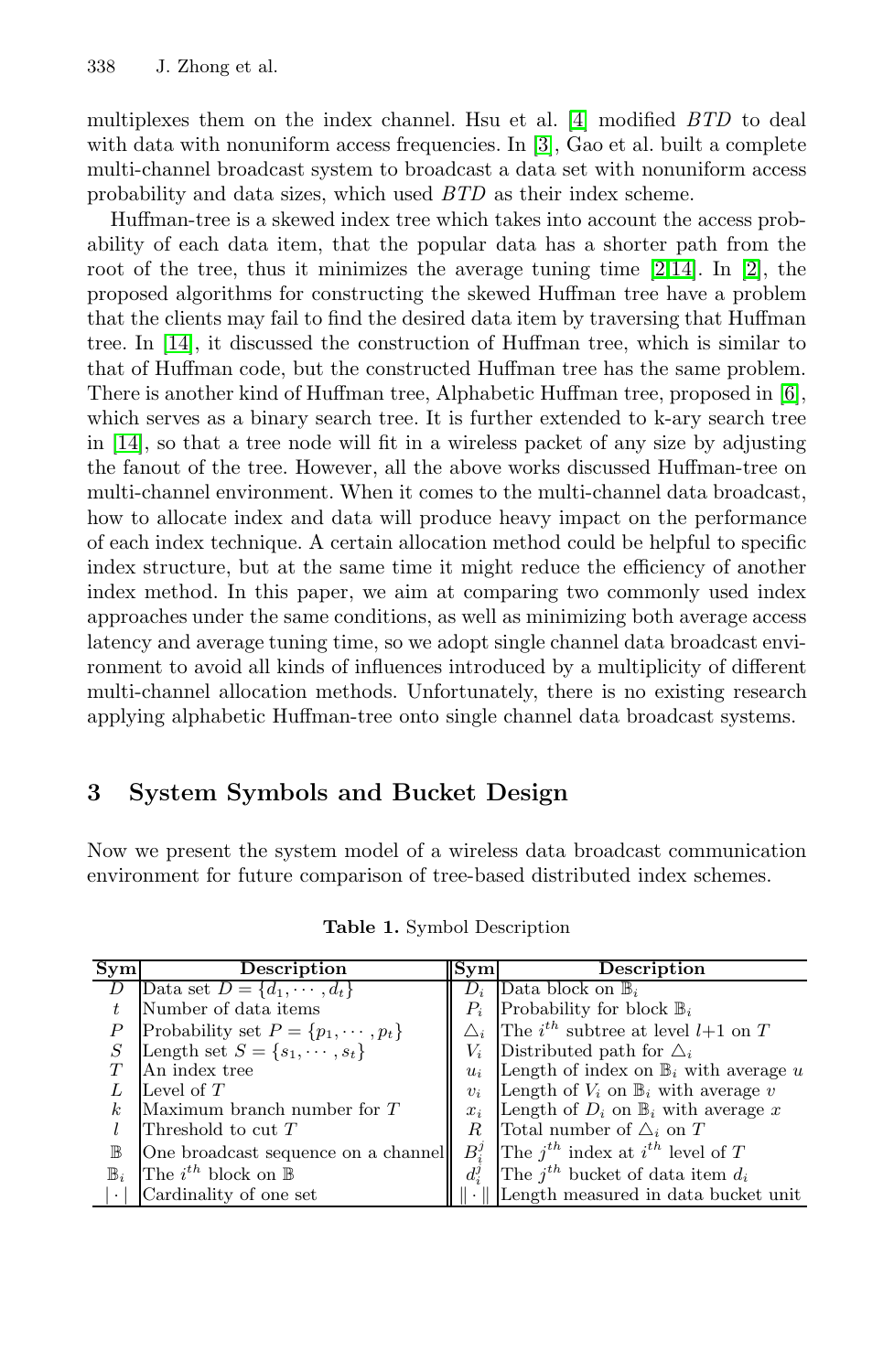### **3.1 System Symbols**

The Base Station broadcasts data set D on a single wireless broadcast channel, where the total number of data items is t, and  $D = \{d_1, d_2, \dots, d_t\}$ . Without loss of generality, assume data items in  $D$  are arranged in a consecutively increasing order of their primary key values. The access probability for each data item  $d_i$  is pi, where  $\sum_{i=1}^{t} p_i = 1$ , and P indicates the probability set of D. Data items may have different sizes due to various applications, Let  $s_i$  denote the size of  $d_i$ , and  $S$  denote the length set of  $D$ . Fig. [1](#page-4-0) is an example data set with 16 data items, which will be continuously used as our data sample throughout the paper.

In order to reduce tuning time for mobile clients, some tree-based index strategies, for instance the *B*<sup>+</sup>*-tree Index* scheme, are applied to the wireless data broadcasting system. We use  $T$  to denote the index tree for tree-based index strategies, and define  $k$  as the maximum number of branches for each node in T. L is the depth or height of T. In *distributed index* [\[9\]](#page-15-6), T is "cut" at the  $l^{th}$ level.  $B_i^j$  denotes the  $j^{th}$  index at  $i^{th}$  level of T. Sec. [4](#page-5-0) and [5](#page-9-0) will give detailed design of two index strategies. Table [1](#page-3-1) lists most of the symbols used in this paper. Some symbols will be introduced in later sections.

| Data Kev                                                                                                          |  |  |  |  | 9 | 10 | 12 | 13 | 14 | 15 |  |
|-------------------------------------------------------------------------------------------------------------------|--|--|--|--|---|----|----|----|----|----|--|
| Probability  0.08  0.01  0.04  0.03  0.06  0.10  0.05  0.07   0.10  0.06   0.02   0.04   0.05   0.05   0.07  0.16 |  |  |  |  |   |    |    |    |    |    |  |
| <sup>'</sup> Data Size                                                                                            |  |  |  |  |   |    |    |    |    |    |  |

<span id="page-4-0"></span>**Fig. 1.** An Example of Data Set

#### <span id="page-4-1"></span>**3.2 Bucket and Pointer Design**

A *bucket* is the minimum logical unit for data transmission in wireless data broadcast systems. Data buckets and index buckets have different structures and sizes. An index bucket contains a complete index node; while a data item can take several data buckets. Data item size  $s_i$  is measured by the number of data buckets it occupies. A bucket has two segments: **head** and **payload**. For both index bucket and data bucket, its **head** has the same elements:

- **bId**: id of a bucket, in the format of  $(i, j, n)$ . For a tree-based distributed index bucket, it indicates the  $n^{th}$  recurrence of index  $B_i^j$ . For a data bucket, it denotes the  $j^{th}$  bucket of  $d_i$  (denoted as  $d_i^j$ ) with  $n = s_i$ .
- **bType**: the type of this bucket. E.g., a tree-based distributed index strategy has three types of buckets, i.e. control index, search index and data.

**bLength**: the total length or size of this bucket.

**bOffset**: the offset to the next nearest control index.

The **payload** segments of a data bucket and an index bucket are different. In a data bucket, the payload stores data. A data item may take up several data buckets of same lengths. On the other hand, in an index bucket, the payload stores index information, such as pointers, which indicate the time offsets to some other index buckets. A pointer contains the following elements: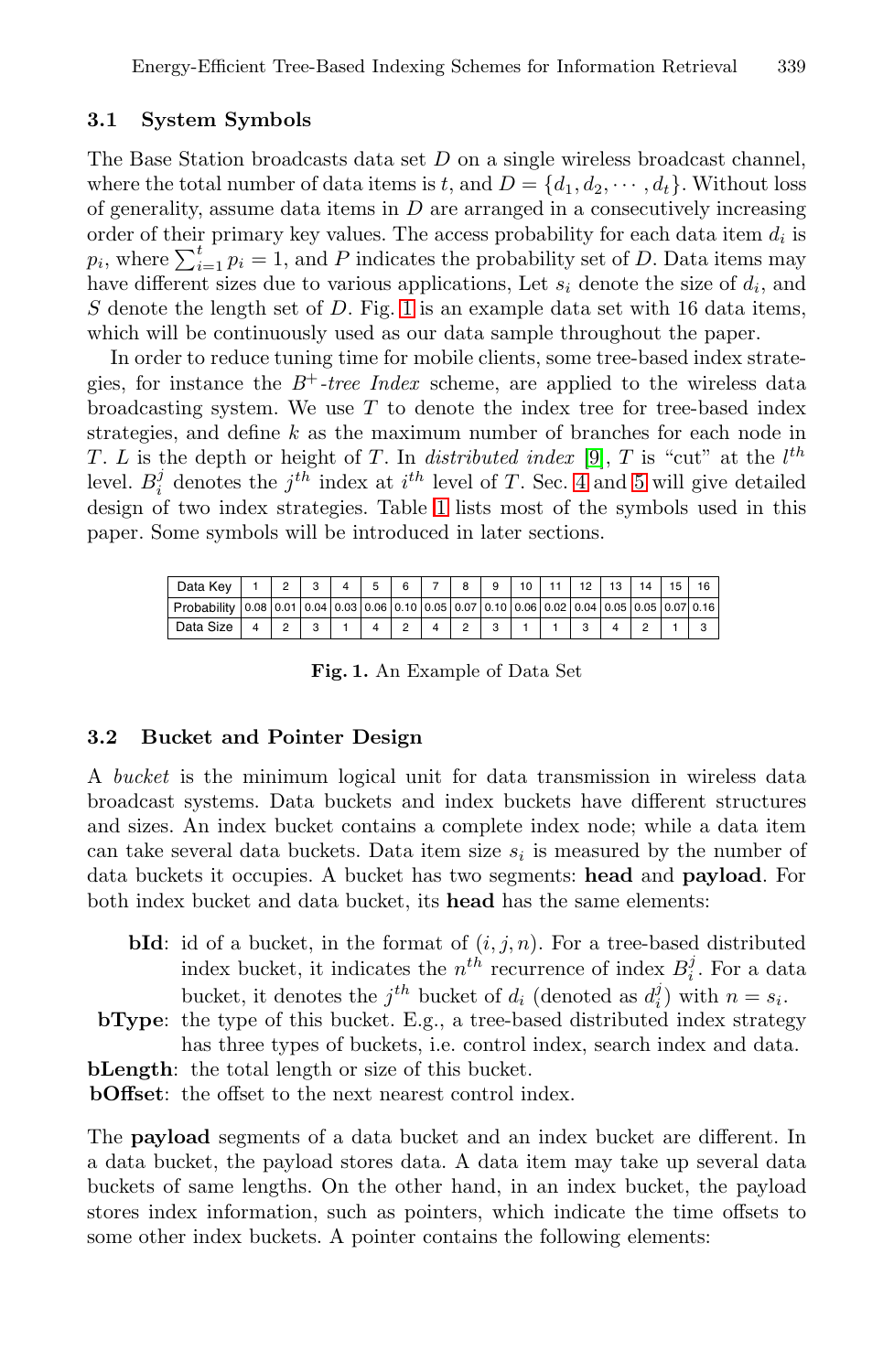

<span id="page-5-1"></span>**Fig. 2.** An Example of Index Bucket Structure

**pKey**: the **bId** of the bucket it points to.

**pOffset**: time offset from current moment to the moment target bucket starts to broadcast.

For tree-based index strategies, an index bucket may contain several pointers, each pointing to one of its children. The number of pointers depends on the design of the index tree. Fig. [2](#page-5-1) is an example index bucket storing an index node  $B_1^1$  of a binary index tree, which has a head segment (the block in shadow) to "label" index  $B_1^1$  itself, and a payload segment (two white blocks) to store the pointers of  $B_1^1$ . Since  $B_1^1$  has two children  $B_2^1$ , and  $B_2^2$ , its payload segment should have two pointers, recording the location of  $B_2^1$ , and  $B_2^2$ .

## <span id="page-5-0"></span>**4 B<sup>+</sup>-Tree Based Distributed Index**

We adopt B<sup>+</sup>-Tree based distributed index strategy *BTD* introduced in [\[9\]](#page-15-6). To fit our model, we reformulate *BTD* with the bucket design in Sec. [3.2.](#page-4-1)

In *BTD*, B<sup>+</sup>-Tree index is streamed on broadcast channel in *depth-first* manner, and it is "cut" at level l. Nodes from level 1 to l are *replicated part*, while others are *non-replicated part* which can be viewed as a number of subtrees rooted at the indices at level  $l + 1$ . Each index in the replicated part is a *control index* and has a *control table* to specify the search ranges of different subtrees.



<span id="page-5-2"></span>**Fig. 3.** An Example of  $B^+$ -tree cut at the  $2^{nd}$  level

Fig. [3](#page-5-2) is an example of a full binary  $B^+$ -Tree based distributed index structure with  $k = 2$ ,  $L = 4$ , and  $l = 2$ . There are 16 data items in the data set D, represented by grey blocks at the bottom. Each index node  $B_i^j$  means the j<sup>th</sup> index node on the  $i^{th}$  level of the tree. All the nodes above (including) the  $2^{nd}$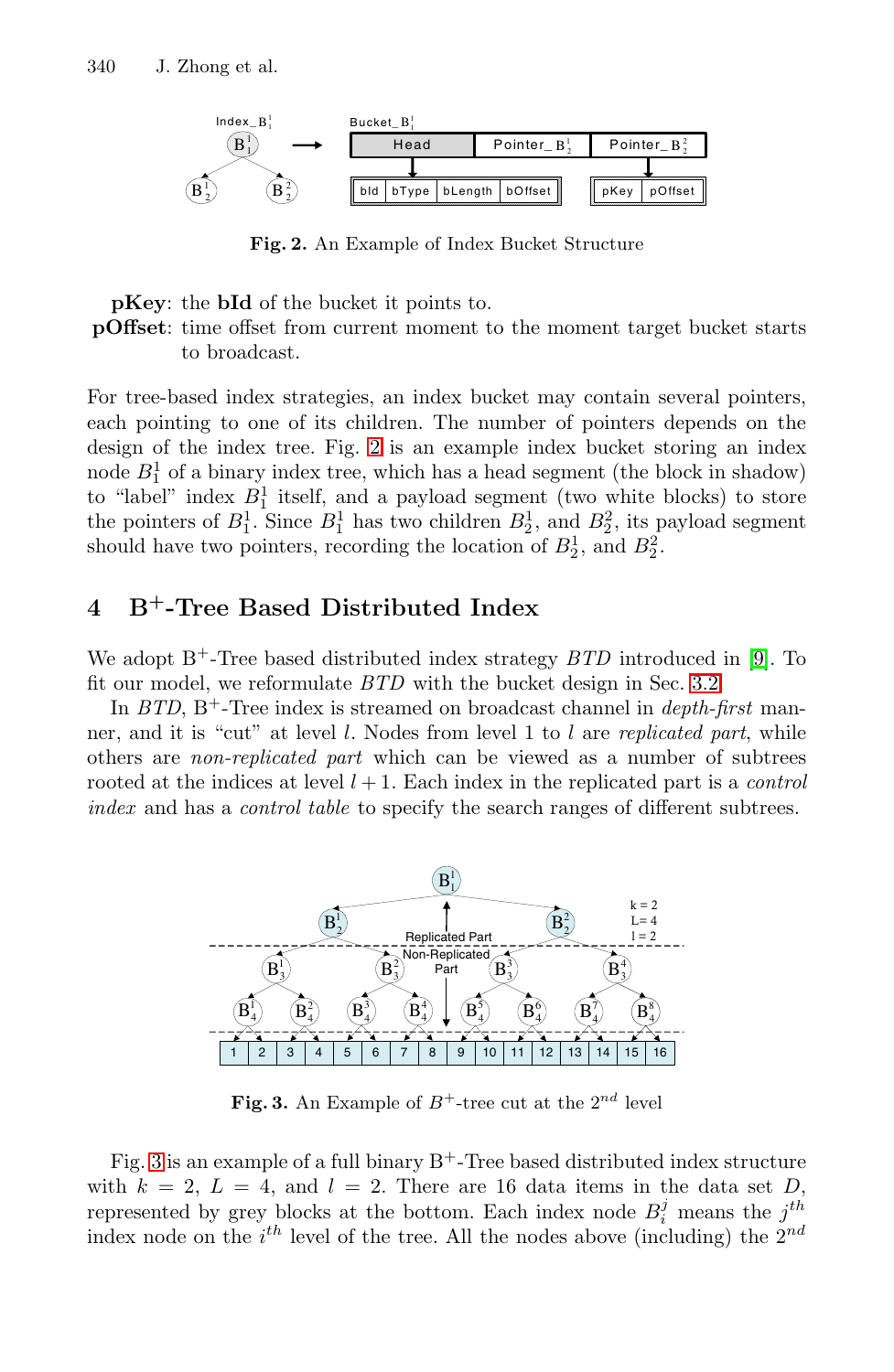

<span id="page-6-0"></span>**Fig. 4.** An Example of B with Control Tables

level of the tree are control indices of the replicated part, while the other nodes below are search indices of the non-replicated part.

We traverse  $T$  according to distributed rules described in [\[9\]](#page-15-6), and then append control table for each control index. During traversing process, data buckets and index buckets are interleaved on the same broadcast channel. B is a complete program streamed on a broadcast channel, including both index buckets and data buckets. Fig. [4](#page-6-0) is an example of  $\mathbb B$  with respect to the aforementioned index tree example in Fig. [3.](#page-5-2)  $B_i^{j[1]}, \dots, B_i^{j[k]}$  represent k appearances of  $B_i^j$ , where k is the same as branch number  $k$  in  $T$ .

Note that index bucket and data bucket may have different sizes. A data bucket is usually measured by KB. Each data bucket has size 1KB. However, the size of an index bucket is determined by the information stored in an index bucket. Therefore, we let  $\mathbb{B}$  denote the cardinality of set  $\mathbb{B}$ , measured by the number of bucket, and  $\|\mathbb{B}\|$  denote the total length of set  $\mathbb{B}$ , measured in the unit of one data bucket (KB). An index bucket may have different size from a data bucket, so we define " $r$ " to indicate the ratio of data bucket size to index bucket size, i.e.  $r = data$  bucket size/index bucket size. For instance, using the data set in Fig. [1](#page-4-0) as an example, in Fig. [4](#page-6-0) we have  $|\mathbb{B}| = 34$ , and  $||\mathbb{B}|| = 18/r +$ 40, since there are totally 18 indices, 6 of which are control indices and the rest 12 are search indices. Additionally, *control tables* are used to specify the ranges of subtrees. For example, in the control table of  $B_2^{1[2]}$ , the first entry [4,begin] means that if the client is looking for a data item with key value  $\leq 4$ , it needs to wait till the beginning of next broadcast cycle. The second entry  $[8, B_1^{1[2]}]$ implies if the client is looking for a data item with key value  $> 8$ , it should wait till  $B_1^{1[2]}$  arrives. This control table indicates that the subtree immediately following it can only guide to data with key values in the range (4,8].

In *BTD*, index and data are interleaved on the same broadcast channel. As in Fig. [4,](#page-6-0)  $\Delta_i$  denotes subtree in the non-replicated part, and is consist of search indices. For instance,  $\Delta_2$  is the subtree rooted at  $B_3^2$ , with two children  $B_4^3$  and  $B_4^4$ .  $D_i$  indicates the data buckets that  $\Delta_i$  guides to, which is streamed sequentially by their key values.  $DFT(\triangle_i)$  is the depth-first traversal of  $\Delta_i$ . For example, DFT( $\Delta_2$ ) =  $B_3^2$ ,  $B_4^3$ ,  $B_4^4$ . PATH( $B_i^j$ ) is a path from root  $B_1^1$  to node  $B_i^j$  (excluding the endpoint  $B_i^j$ ), and  $V_i$  is a *distributed path* before each  $\Delta_i$ . For example, from Fig. [3](#page-5-2) we can see that the distributed path for  $B_3^3$  should be  $V_3 = \{B_1^1, B_2^2\}$ . After this, the broadcast sequence is defined as  $\mathbb{B} = \{V_1, \text{DFT}(\triangle_1), D_1, V_2, \text{DFT}(\triangle_2), D_2, \cdots, V_R, \text{DFT}(\triangle_R), D_R\}.$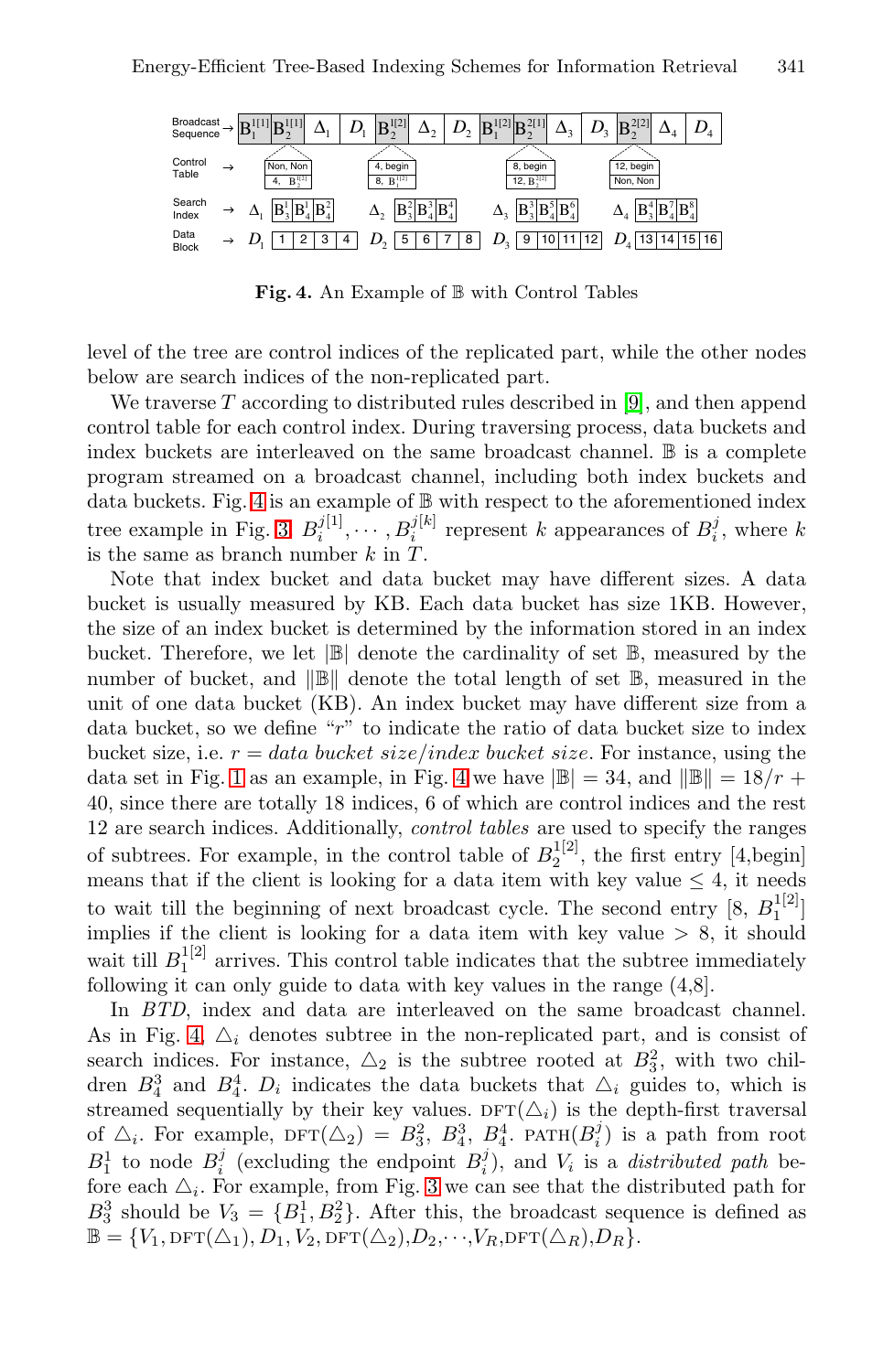### **4.1 Performance Analysis of B+-Tree Distributed Index**

In this section, we analyze the performance of  $B^+$ -Tree based distributed index with respect to the expectation of *access latency* and *tuning time*.

Let's consider access latency first. Let R denote the number of subtrees after we cut T. The whole broadcast cycle is divided into  $\mathbb{B}_1, \cdots, \mathbb{B}_R$  blocks, where  $\mathbb{B}_i = \{V_i, \text{DFT}(\Delta_i), D_i\}$ , for  $1 \leq i \leq R$ .  $P_i$  represents the access probability for block  $\mathbb{B}_i$ , which can be derived by summing up the probability of all data buckets that belong to data block  $D_i$  of  $\mathbb{B}_i$ , i.e.  $P_i = \sum_{j \in D_i} p_j$ , for  $i = 1, \dots, R$ . Let v denote the average length of  $V_i$ , u the average length of  $V_i + \Delta_i$ , and x the average length of  $D_i$ . Note that u, v, and x are measured by data bucket(KB), while  $u_i$ ,  $v_i$ , and  $x_i$  denote corresponding lengths for specific block  $\mathbb{B}_i$ . Hence, we have  $u = (\|\mathbb{B}\| - \|D\|)/R$ ,  $v = \sum_{i=1}^{R} \|V_i\|/R$ , and  $x = \|D\|R$ .



<span id="page-7-0"></span>**Fig. 5.** An Example of a Client Searching for Data

<span id="page-7-1"></span>**Theorem 1.** *If B*<sup>+</sup>*-tree based distributed index and data are interleaved on one broadcast channel, then the average access latency is*

$$
E(AL) = \frac{1}{R} \cdot \sum_{i=1}^{R} \left( \sum_{w=1}^{R-2} \left( \frac{1}{2} + w \right) u + wx \right) \cdot P_{(i+w)\%R} + \left( u - \frac{v}{2} + \frac{x}{2} \right) \cdot \frac{v}{u+x} \cdot P_i + \left( \frac{u-v}{2} + w(u+x) \right) \cdot P_i \cdot \frac{u-v+x}{u+x}.
$$
\n(1)

*Proof.* Assume that a client would like to retrieve data item  $d_i$ . It first tunes into the broadcast channel at block  $\mathbb{B}_i$ , and then waits for another w blocks to reach the block which contains the required datum  $d_i$  at  $\mathbb{B}_{i+w}$ . Next, the client waits for the first data bucket of  $d_i$  to come and begins to download, until it gets all the data buckets of  $d_j$ . Illustration of the whole process is shown in Fig. [5.](#page-7-0) There are three possible cases with respect to the length  $w$ :

**Case 1:**  $1 \leq w < R$ . We divide this case into 3 phases:

- 1. the client tunes into block  $\mathbb{B}_i$ . It takes an average  $(u+x)/2$  time to visit  $\mathbb{B}_i$ ;
- 2. the client waits  $(w 1)$  complete blocks, which takes  $(w 1)(u + x)$  time;
- 3. it finds the index directly pointing to  $d_i$  in  $\Delta_{i+w}$  and download data. The average waiting time is  $u + x/2$ .

The expected access latency of this case is shown below, where b denotes the current block number, and  $d$  means the distance from  $b$  to the block it gets data:

$$
E(AL|b=i, d=w) = \frac{u+x}{2} + (w-1)(u+x) + u + \frac{x}{2} = (\frac{1}{2} + w)u + wx
$$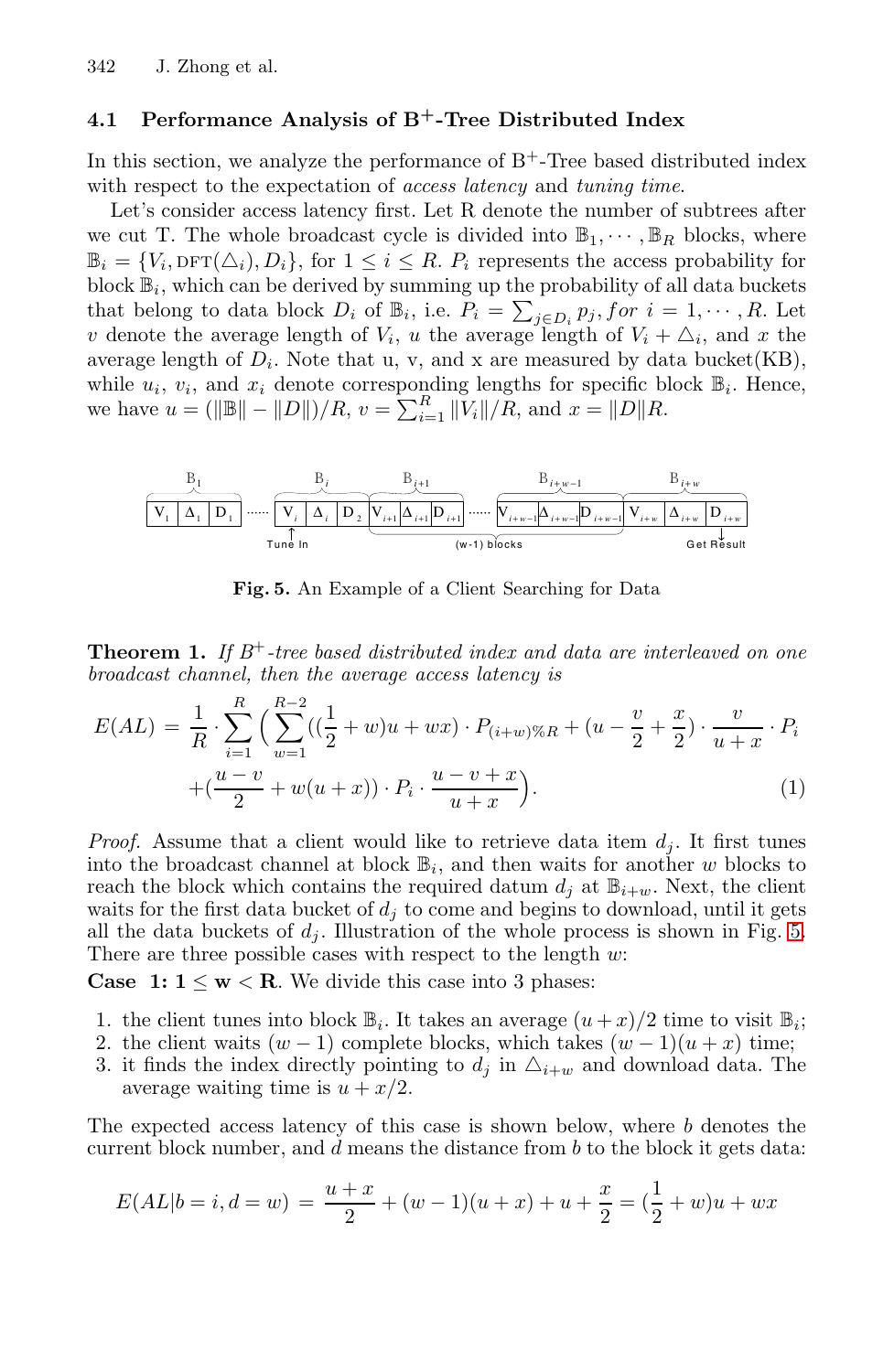**Case 2:**  $w = 0$ . The client tunes into  $V_i$  of block  $\mathbb{B}_i$ , and finds the pointer to required data item which is indeed in the following  $\Delta_i$  of the same block  $\mathbb{B}_i$ . In this case, it takes only aforementioned phases 1) and 3), so we have:

$$
E(AL|b=i, d=0) = \frac{v}{2} + u - v + \frac{x}{2} = u - \frac{v}{2} + \frac{x}{2}
$$

**Case 3:**  $w = R$ . Suppose the client tunes into block  $\mathbb{B}_i$ , and the required data is also in this block  $\mathbb{B}_i$ . Unfortunately, the client already missed the control index of this block when it tunes in, so it has to wait for the next control index in the next block to continue searching, and then wait for  $\mathbb{B}_i$  to be broadcast again in the next bcast. In this case, the expected access latency becomes:

$$
E(AL|b=i, d=R) = \frac{u-v+x}{2} + (w-1)(u+x) + u + \frac{x}{2} = \frac{u-v}{2} + w(u+x)
$$

According to the law of total expectation and the above three cases, we can get the average access latency as in Thm. [1.](#page-7-1)

<span id="page-8-0"></span>**Theorem 2.** *The average tuning time for B*<sup>+</sup>*-Tree based distributed index is*

$$
E(TT) = \sum_{i=1}^{R} \frac{3u_i - v_i + (2+r)x_i}{r||\mathbb{B}||} + \frac{2L - l}{2} + \sum_{i=1}^{|D|} s_i p_i
$$
 (2)

*Proof.* The tuning time of searching and downloading one data item comprises the following phases:

**Step I**: The client tunes into broadcast channel, and searches for the right *control index*. Since the client can start searching only from a control index, we analyze this phase by three cases:

> **Case 1:** *The first visited bucket is a control index*. Then the client could follow the control table to find the right control index in one more step, which is discussed in [\[3\]](#page-15-0). The probability of this case is  $\sum_{i=1}^{R} v_i / ||\mathbb{B}||$ , and the average tuning time of this case is  $\frac{2}{r} \sum_{i=1}^{R} \overline{v_i} / ||\mathbb{B}||.$

> **Case 2:** *The first visited bucket is a search index*. The client needs to wait for the next nearest control index, and follow its control table to reach the target control index. This has a probability of  $\sum_{i=1}^{R} (u_i (v_i) / ||\mathbb{B}||$ , and average tuning time is  $\frac{3}{r} \sum_{i=1}^{R} (u_i - v_i) / ||\mathbb{B}||$ .

> **Case 3:** *The first visited bucket is a data bucket.* The client also need to wait for the next control index, and then go to the target control index, with probability  $\sum_{i=1}^{R} x_i / ||\mathbb{B}||$ . The average tuning time is  $(1 +$  $\sum_{i=1}^{R} x_i / ||\mathbb{B}||.$

- **Step II**: The client searches for the index that directly points to the required data. The average number of visited index bucket in this step is  $\frac{1}{r}(\frac{l}{2}+(L-l))=\frac{1}{r}(L-\frac{l}{2}).$
- Step III: The client sleeps until the required data appears, and then tunes in again to download data. The average downloading time is  $\sum_{i=1}^{|D|} s_i p_i$ .

Combining above steps, we have the average tuning time as in Thm. [2.](#page-8-0)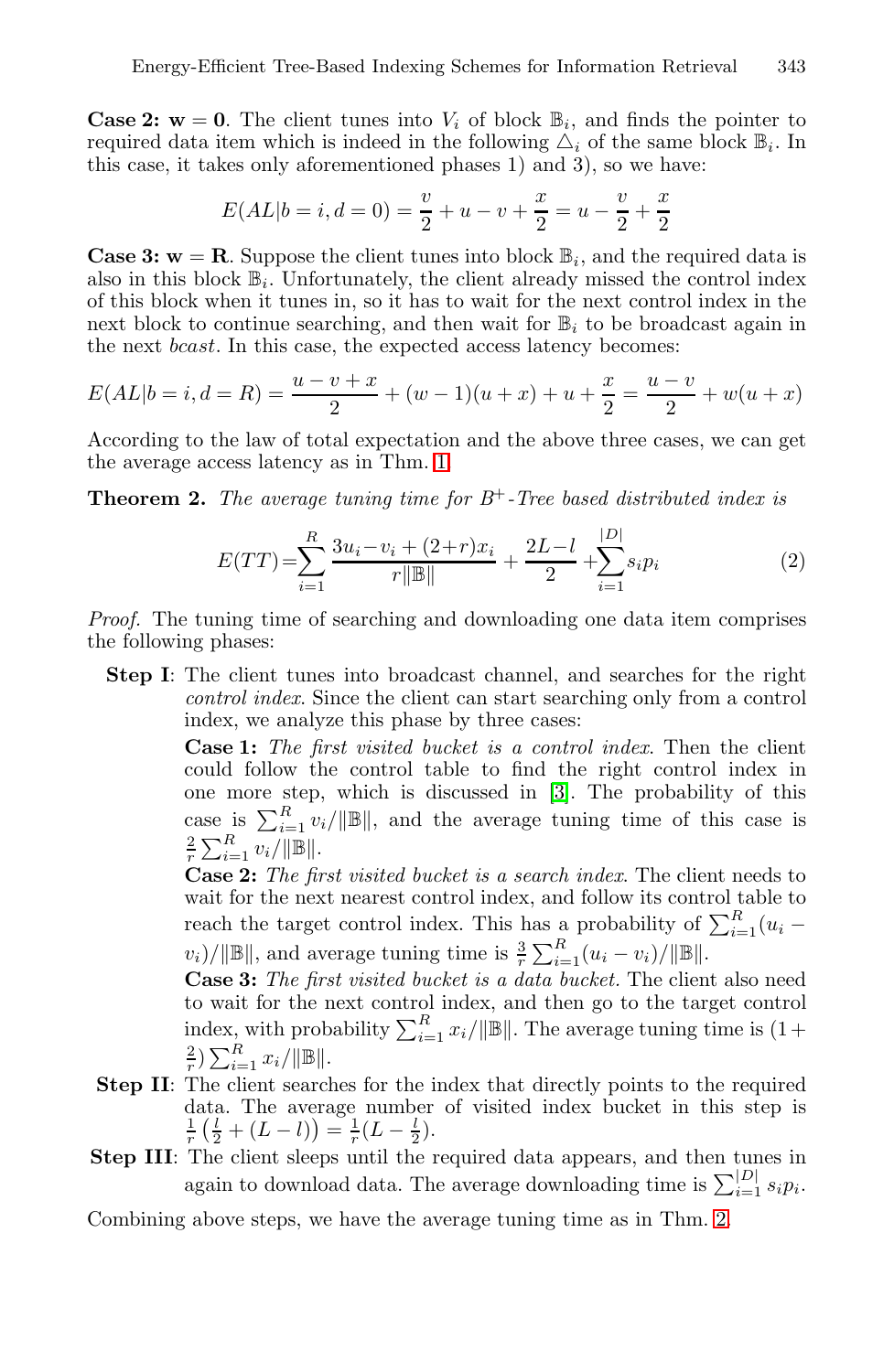In order to get the actual values of the average access latency and average tuning time, we need to know the values of L, R, B, u, v, and x. The total level L of an index tree is determined by the number of branches  $k$  of  $T$  and the size  $t$  of data set  $D$ . Since the total number of pointers at the bottom level of  $T$  should be equal to the number of data items, the number of leaf nodes on T should be at least  $[t/k]$ , and the number of nodes at the second lowest level of T should be at least  $\left[\left[t/k\right]/k\right]$ . In this way, we can calculate the size of each level inductively, until we reach the root of T. We define  $N(L)$  as the set of nodes at the  $L^{th}$  level of T. There is an algorithm in [\[3\]](#page-15-0) describing how to compute L and  $N(L)$ . With known L and  $|N(L)|$ , we can get  $R = |N(l+1)|$ . What's more, if T is a full k-ary tree, there is a theorem as follows.

**Theorem 3.** *If T is a full* k*-ary tree, then the total number of index buckets in a* bcast is  $\frac{k-k^L}{1-k} + k^l$ , where  $L = \lceil \log_k t \rceil$ ,  $l < L$ , and k, l are fixed parameters.

The detailed proof of this theorem could be found in [\[3\]](#page-15-0). We can also get the value of other variables after the construction of B.

## <span id="page-9-0"></span>**5 Huffman-Tree Based Distributed Index**

Huffman-tree index has been applied to the wireless broadcast environment ever since the last decades. It is an efficient index technique because it takes into account the access probability of data items when constructing the Huffman-tree. The popular data with higher probability reside closer to the root in Huffmantree, which reduces search time when traversing from the root. Considering flat broadcast, we found that the distributed method could be extended to Huffmantree based broadcast, which is an innovative idea that has not been considered before. In this section, we will discuss the construction of *Huffman-Tree based Distributed Index Scheme* (*HTD*) and perform a theoretical analysis on its efficiency.

The structure of index bucket and data bucket in *HTD* is almost the same as in *BTD*. The first step is to construct a k-ary Alphabetic Huffman-Tree following the methods introduced in [\[14\]](#page-16-6). Here we give an example of the construction process based on the data set and access frequency in Fig. [6.](#page-10-0) Note that if we normalize the access frequency in Fig. [6,](#page-10-0) we will get the same data set as in Fig. [1.](#page-4-0) The Alphabetic Huffman-Tree construction is shown in Fig. [7](#page-10-1) and [8.](#page-10-2)

**Stage 1:** choose data nodes  $d_i$ ,  $d_j$  as candidates to be merged when

- 1. there are no leaves between them,
- 2. the sum of their frequencies is the minimum,
- 3.  $d_i$  and  $d_j$  are the leftmost nodes among all candidates.

If the above conditions hold, we create a new index node  $d_i'$  with frequency equal to the sum of  $d_i$ 's and  $d_j$ 's frequencies, and replace  $d_i$ ,  $d_j$  with  $d'_i$  in the construction sequence. This stage produces a tree  $T_0$  without alphabetic ordering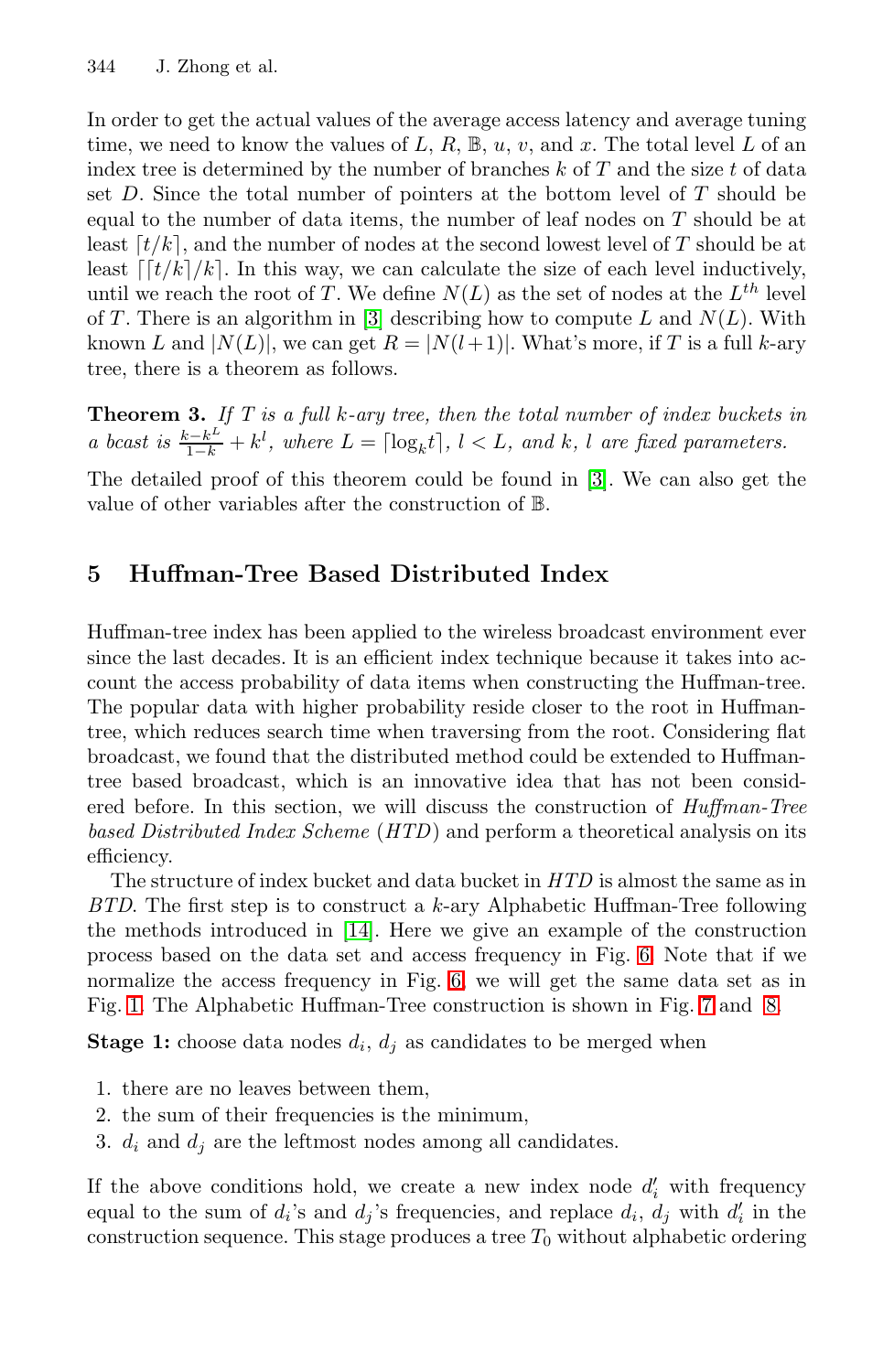of the data nodes, as in Fig. [7,](#page-10-1) where we record the frequencies of each index node inside the circle as index key values.

**Stage 2:** record the level of each data node (leaf node) of  $T_0$ , denoted as  $L_i$  of data  $d_i$ . The root node level is 1. From bottom to the root, rearrange pointers such that for each level the leftmost two nodes have the same parent, and then the next two, and so on. We can generate an alphabetic Huffman-Tree  $T$  in this way, without changing the level of each node in  $T_0$ , as shown in Fig. [8.](#page-10-2)

We could easily extend this algorithm to construct  $k$ -ary Huffman-Tree, by merging at most  $k$  nodes in stage 1, and combining up to  $k$  nodes with the same parent in stage 2.

| Data Item Kev |    |  |  | $\sim$ |    | 8   | u  |                 |  |  | 16                |
|---------------|----|--|--|--------|----|-----|----|-----------------|--|--|-------------------|
| Frequency     | 23 |  |  |        | 15 | 121 | 29 | 19 <sup>1</sup> |  |  | $\Delta$ <b>R</b> |

**Fig. 6.** An example Data Set of Huffman-Tree based Distributed Index



**Fig. 7.** The first step of constructing  $T_0$ 

<span id="page-10-2"></span><span id="page-10-1"></span><span id="page-10-0"></span>**Fig. 8.** The final Huffman-Tree T

After generating the alphabetic Huffman tree  $T$ , we cut  $T$  at level  $l$ , and perform a distributed traversal as Sec. [4.](#page-5-0) The index nodes above l is still called control index, and index nodes below l is search index. We append control tables onto control index in the same way as Sec. [4.](#page-5-0)

Note that there are two major difference between Huffman tree and  $B^+$ -tree, that the position of leaf nodes and the subtree sizes below  $l$  are different. It is possible that there might be data items above  $l$  in a Huffman tree, depending on which level we choose for l, since data items are not restricted to reside at bottom level of Huffman tree (they could also appear in higher level), which is a major difference with  $B^+$ -tree. Another difference is that sizes of subtrees below l may vary a lot in Huffman tree, but for  $B^+$ -tree each subtree has similar size.

The final broadcast sequence B generated in this example is illustrated in Fig. [9;](#page-11-0) and the access protocol is described in Alg. [1.](#page-11-1) When searching in a control table, client firstly compares the key value of request data and that of the first entry in control table; if request key is less than or equal to the first key, it should wait until the root of next bcast; if request key is greater, the client will go on to compare with the next entry in control table, and turn to doze mode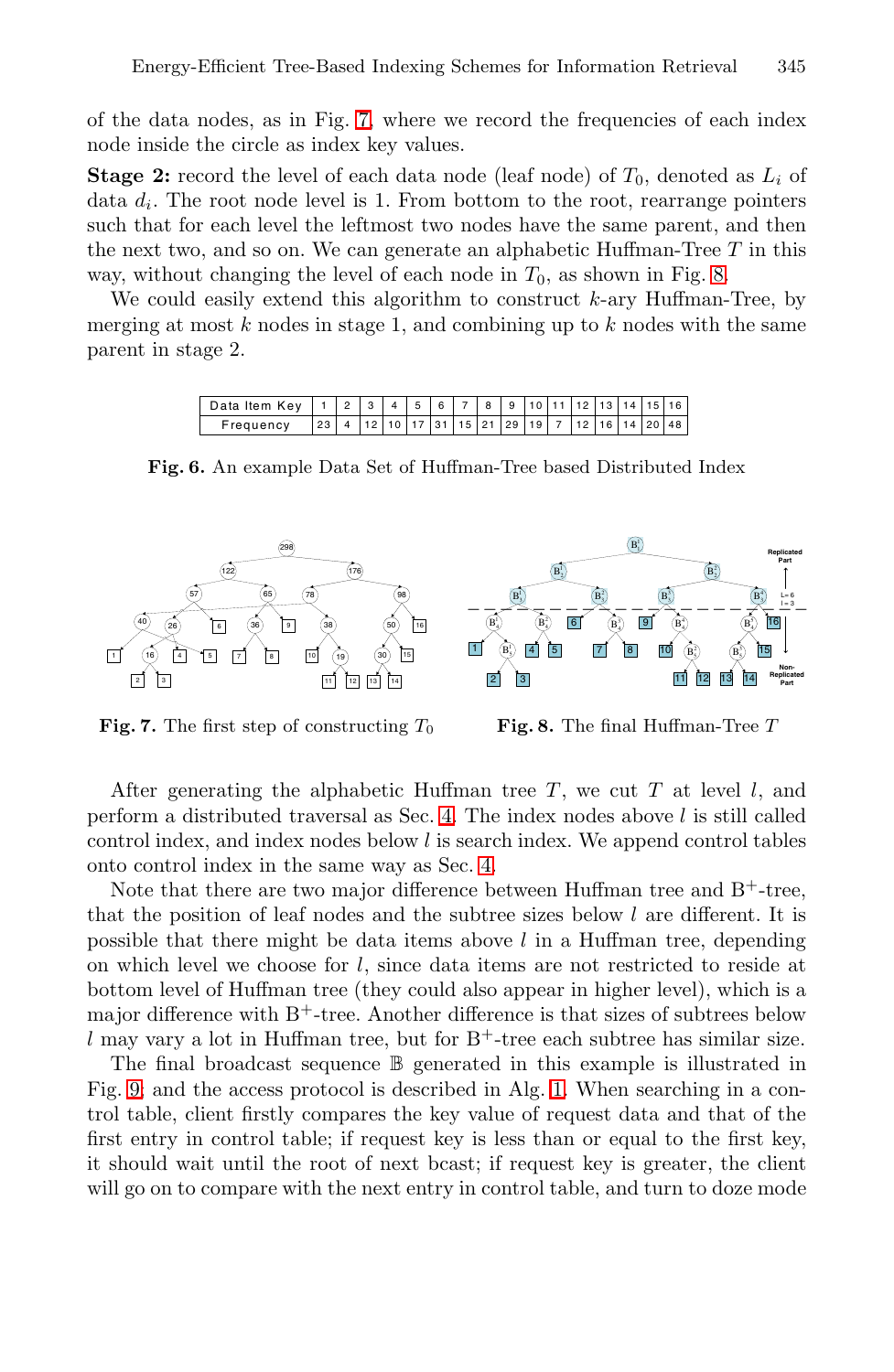

<span id="page-11-0"></span>**Fig. 9.** The broadcast sequence of Huffman-Tree based Index

for *offset* time if request key is not greater than the next key in control table; otherwise, it will continue comparing with the rest entries of control table until it finds such an entry, or go to default bucket (the next index) if not found.

<span id="page-11-1"></span>

| Algorithm 1. Retrieve Data                                                         |                                                      |
|------------------------------------------------------------------------------------|------------------------------------------------------|
| <b>Input:</b> $key_{req}$                                                          | $\triangleright$ key value of request data $d_{req}$ |
| Output: $d_{rea.}$                                                                 |                                                      |
| 1: Access randomly onto broadcast channel;                                         |                                                      |
| 2: $B_0 =$ current bucket;                                                         |                                                      |
| 3: if $B_0$ is data bucket & $B_0$ bId = (key <sub>rea</sub> , 1, $s_{req}$ ) then |                                                      |
| 4: Download data $d_{rea}$ ;                                                       |                                                      |
| $5:$ end if                                                                        |                                                      |
| 6: if $B_0$ .bType $\neq$ control then                                             |                                                      |
| 7: Doze $B_0$ boffset time till the next control index;                            |                                                      |
| 8: $B_0 =$ current bucket:                                                         |                                                      |
| $9:$ end if                                                                        |                                                      |
| 10: Follow $B_0$ 's control table and go to the pointed bucket;                    |                                                      |
| 11: Download data $d_{rea}$ ;                                                      |                                                      |

### **5.1 Performance Analysis of Huffman-Tree Distributed Index**

In this section, we analyze the system performance of Huffman-Tree based distributed index by evaluating its expected access latency and tuning time.

First let's consider access latency. Similar as *BTD*, all index and data buckets are interleaved on one broadcast channel. The whole broadcast cycle is divided into  $\mathbb{B}_1, \dots, \mathbb{B}_R$  blocks, where  $\mathbb{B}_i = \{V_i, \text{DFT}(\Delta_i)\}\)$ , for  $1 \leq i \leq R$ . Note that here  $V_i$  and  $\Delta_i$  are different with those in *BTD*;  $V_i$  is still distributed path, but  $\Delta_i$ may contain data. If there is no data node above  $l, V_i$  is the same as in *BTD*, and  $\Delta_i$  is the whole subtree including data; however, if there is data node above l,  $V_i$  represents distributed path excluding data nodes, and  $\Delta_i$  indicates all data items following  $V_i$  above l. We use  $P_i$  to represent the access probability for block  $\mathbb{B}_i$ , while  $P_i$  can be derived by summing up the probabilities of all data buckets that belong to  $\mathbb{B}_i$ , i.e.  $P_i = \sum_{j \in B_i} p_j$ , for  $i = 1, \dots, R$ . Let  $v_i$  denote the length of  $V_i$ , and  $\delta_i$  indicate the length of  $\Delta_i$ . Furthermore, an index bucket may have different size compared to a data bucket, so we continue to use "r" as the ratio of data bucket size to index bucket size.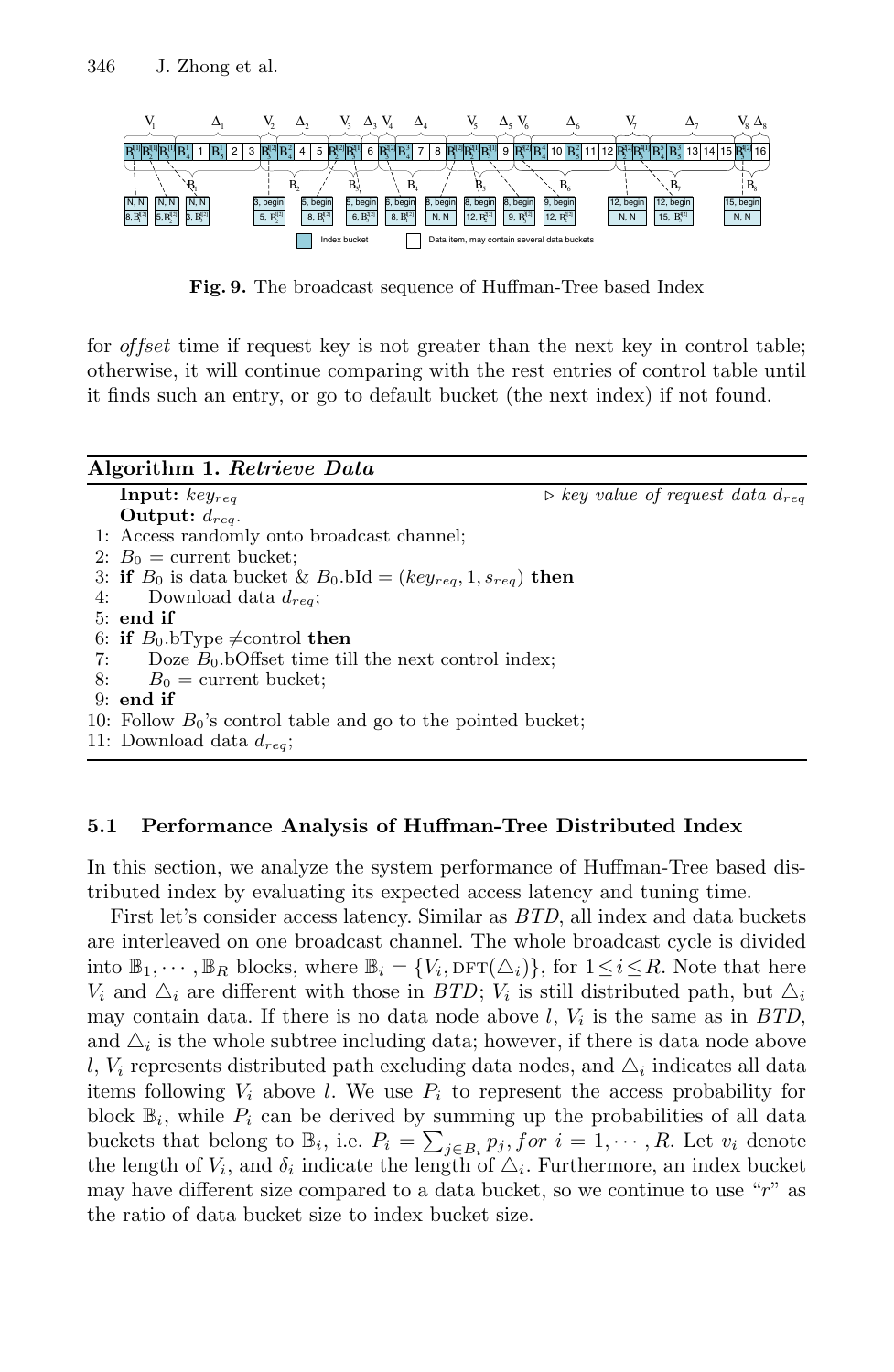<span id="page-12-3"></span>**Theorem 4.** *If Huffman-Tree based distributed index and data are interleaved on one broadcast channel, then the average access latency is*

$$
E(AL) = \frac{1}{\|\mathbb{B}\|} \sum_{i=1}^{R} \left( \sum_{w=1}^{R-2} \left( \frac{v_i + \delta_i}{2} + \sum_{j=i+1}^{i+w-1} (v_j + \delta_j) + v_{i+w} + \frac{\delta_{i+w}}{2} \right) P_{(i+w)\%R}(v_i + \delta_i) \right. \\ \left. + \left( \frac{v_i + \delta_i}{2} \right) P_i v_i + \sum_{i=1}^{R} (v_i + \delta_i) P_i \delta_i \right). \tag{3}
$$

*Proof.* Assume a client want to get data item  $d_j$ . It first tunes into the broadcast channel at block  $\mathbb{B}_i$ . Then, it waits for another w blocks to reach the index which contains the pointer to  $d_i$  at  $\mathbb{B}_{i+w}$ . Within  $\mathbb{B}_{i+w}$ , the client waits for the first data bucket of  $d_i$  to be broadcast and begins to download, until it gets all the data buckets of  $d_i$ . There are three possibilities about the length of w:

**Case 1:**  $1 \leq w \leq R$ . We can divide this case into three phases: 1) the client tunes into block  $\mathbb{B}_i$ , and takes an average  $(v_i + \delta_i)/2$  time in it; 2) it waits through  $(w-1)$  complete blocks, which takes  $\sum_{j=i+1}^{i+w-1} (v_j + \delta_j)$  time; and 3) it finds the pointer to the datum in  $\Delta_{i+w}$ , and then download data, so the average waiting time is  $v_{i+w} + \delta_{i+w}/2$ . The expected access latency of this case:

<span id="page-12-0"></span>
$$
E(AL|b=i, d=w) = \frac{v_i + \delta_i}{2} + \sum_{j=i+1}^{i+w-1} (v_j + \delta_j) + v_{i+w} + \frac{\delta_{i+w}}{2}
$$
(4)

**Case 2:**  $w = 0$ . The client tunes into  $V_i$  of block  $\mathbb{B}_i$ , and the pointer to required data is indeed in the following bucket of the same block  $\mathbb{B}_i$ . In this case, it only contains aforementioned phases 1) and 3) of the first case, so the expected access latency becomes:

<span id="page-12-1"></span>
$$
E(AL|b=i, d=0) = \frac{v_i}{2} + \frac{\delta_i}{2} = \frac{v_i + \delta_i}{2}
$$
\n(5)

**Case 3:**  $w = R$ . Suppose the client tunes into block  $\mathbb{B}_i$ , and the required data is in the same block  $\mathbb{B}_i$ . Unfortunately, the client already missed the index buckets, so it has to wait for the next available index in the next block to continue searching, and then wait for  $\mathbb{B}_i$  to be broadcast again in the next broadcast cycle. In this case, the expected access latency is:

<span id="page-12-2"></span>
$$
E(AL|b=i, d=R) = \frac{\delta_i}{2} + \sum_{j=i+1}^{i+w-1} (v_j + \delta_j) + v_i + \frac{\delta_i}{2} = \sum_{i=1}^{R} (v_i + \delta_i)
$$
(6)

Combining equation [\(4\)](#page-12-0), [\(5\)](#page-12-1), [\(6\)](#page-12-2), using law of total expectation, we can get the average access latency as in Thm. [4.](#page-12-3)

<span id="page-12-4"></span>**Theorem 5.** *The average tuning time for alphabetic Huffman-Tree based distributed index scheme is*

$$
E(TT) = \frac{2\sum_{i=1}^{R} v_i + (2+r)|D| + 3\sum_{i=1}^{R} \delta_i}{r\|\mathbb{B}\|} + \sum_{i=1}^{|D|} \left(\frac{l}{2r} + \frac{1}{r}(L_i - l) + s_i\right) p_i \tag{7}
$$

*Proof.* The tuning time of searching and downloading one data item comprises the following steps: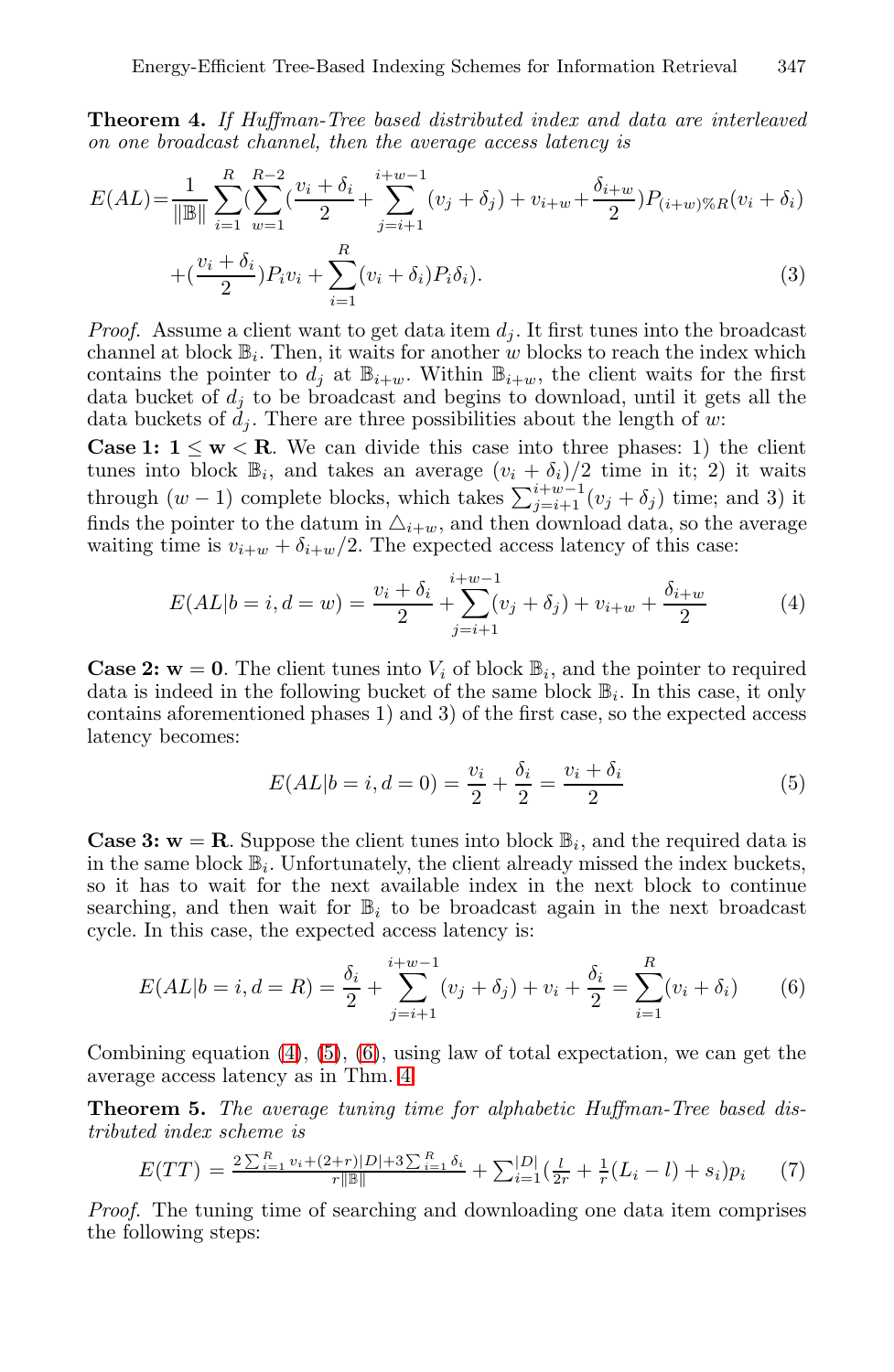**Step I**: The client tunes into broadcast channel, and search for the right index, following which it can get the required data on that same block. Consider these three cases:

> **Case 1:** *The client first tunes into a control index*. Then the client could follow the control table to find the right control index in one more step, which is discussed in [\[3\]](#page-15-0). The probability of this case is  $\sum_{i=1}^{R} v_i / ||\mathbb{B}||$ , and the average tuning time of this case is  $\frac{2}{r} \sum_{i=1}^{R} v_i / ||\mathbb{B}||$ .

> **Case 2:** *The first visited bucket is a data bucket*. The client need to wait for the next nearest control index, and then go to the target control index, with a probability of  $|D|/||\mathbb{B}||$ . Thus, the average tuning time of this case is  $(1 + \frac{2}{r})|D|/\|\mathbb{B}\|.$

> **Case 3:** *The first visited bucket is a search index.* The client also need to wait for the next nearest control index, and follow its control table to reach the target control index. This has a probability of  $\sum_{i=1}^{R} \delta_i / ||\mathbb{B}||$ , and average tuning time is  $\frac{3}{r} \sum_{i=1}^{R} \delta_i / ||\mathbb{B}||$ .

**Step II**: Next, the client searches for the pointer that directly points to the required data. Then it sleeps until the required data appears, and tunes in again to download data. The average time of this step is  $\sum_{i=1}^{|D|}(\frac{l}{2r} +$  $\frac{1}{r}(L_i - l) + s_i)p_i$ , where  $L_i$  is the level of data  $d_i$  in the Huffman-Tree.

Finally, summarizing the above steps, we can get the average tuning time of Huffman-Tree based distributed index as in Thm. [5.](#page-12-4)

## <span id="page-13-0"></span>**6 Simulation**

In this section, we use simulation results to evaluate the performance of *HTD* and *BTD*. Our system is implemented using Java 1.6.0 on an Intel(R) Xeon(R) E5520 computer with 6GB memory, and Windows 7 v6.1 operating system.

## **6.1 Simulation Settings**

We simulate a base station with single broadcast channel, broadcasting a database with 10,000 data items [\[20\]](#page-16-7), each of which has different sizes from 1KB to 4KB, and multiple clients requesting various sets of data items. The access probability of each data item satisfies the zipf distribution [\[13\]](#page-15-9), a model for non-uniform access patterns [\[10,](#page-15-10)[18\]](#page-16-1). Each data bucket is set of size 1KB, and we could calculate the size of each index bucket as [\[3\]](#page-15-0) to be 0.1KB. Normally, in real applications, the ratio of index bucket size over data bucket size is  $\frac{1}{r} = 0.1$ , but other papers never discuss about this. They assume index bucket is of the same size as data bucket, which is not accurate. Therefore, in our simulation we set up  $r = 10$ , which is much closer to the reality scenario. Moreover, for each group of experiments, we generate 10,000 requests based on data access probabilities, in order to calculate the average access latency (AAL) and average tuning time (ATT) during data retrieval more accurately.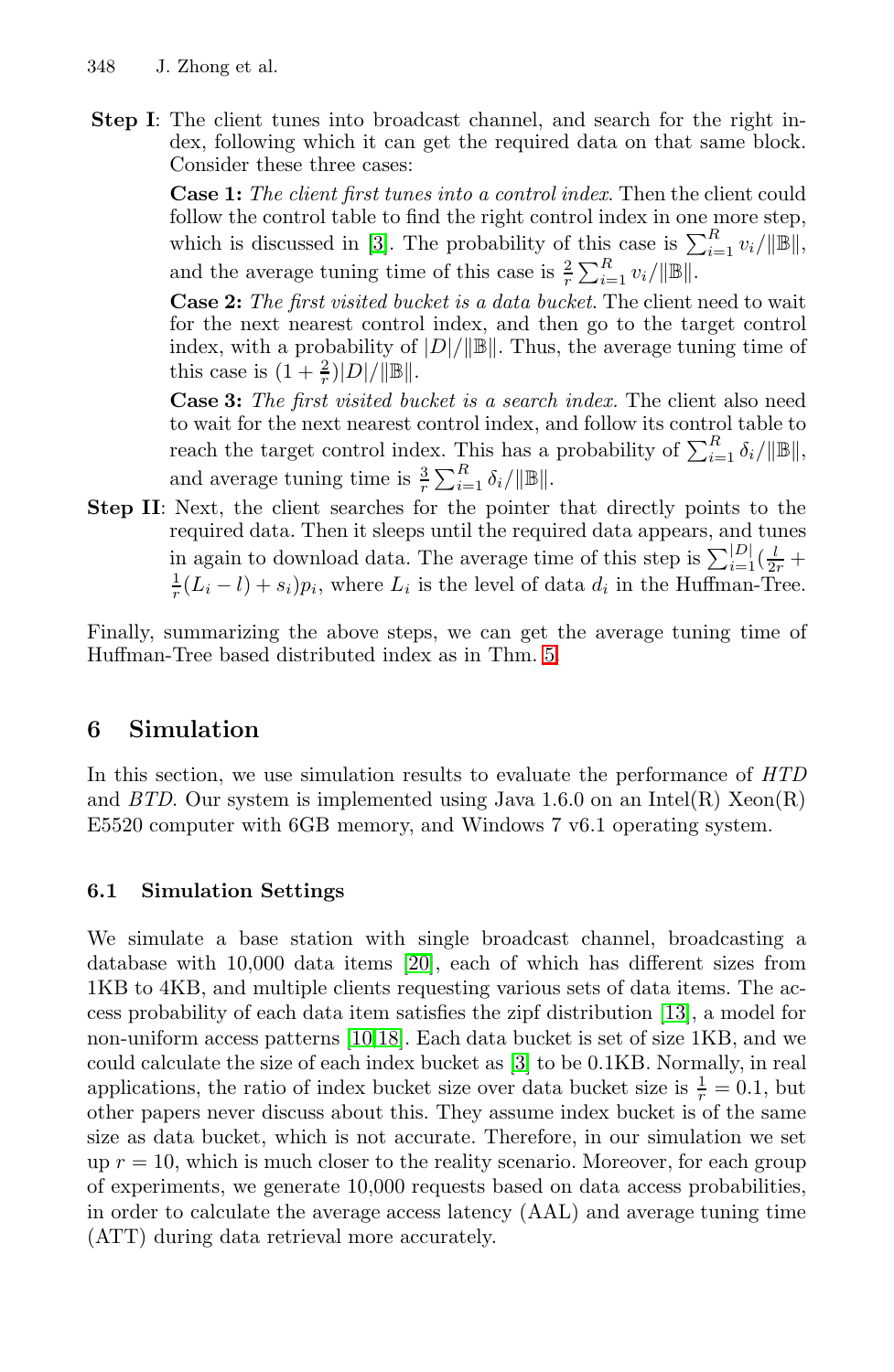#### **6.2 Simulation Results**

When the size of the request set is 10,000, the ratio of index bucket size over data bucket size  $\frac{1}{r} = 0.1$ , we vary the size of database to compare AAL and ATT of *HTD* and *BTD*. From Fig. [10](#page-14-1) we can see that *HTD* has much shorter average access latency than *BTD*, while both *HTD*'s and *BTD*'s average access latencies gradually increases as the database size increases. Note that the measurement of Y-axis denotes the unit time to read one data bucket. Thus, we can claim that *HTD* reduces the average response time of request retrievals. Moreover, as the database size increasing, the average access latency gap between *HTD* and *BTD* is growing larger, and the advantage of *HTD* becomes more obvious. From Fig. [11](#page-14-2) we can see that no matter how database size increased, *HTD* always needs less average tuning time than *BTD* during retrieval, which means *HTD* is more energy-efficient. As the database size increasing, the average tuning times gap between *HTD* and *BTD* is growing larger, which implies that the energy advantage of *HTD* is getting more obvious.

Next, we evaluate the broadcast cycle length of *HTD* and *BTD*. Due to different tree structures, these two approaches have different Bcast length after index and data allocation, although the distributed traversal methods are similar. We use  $\|\mathbb{B}\|$  to represent the length of one Bcast on broadcast channel. We consider the bucket size ratio  $r$  when analyzing the length of Bcast. As in Fig. [12,](#page-14-3) the Bcast of *BTD* is always longer than that of *HTD*. The reason is that *BTD* has much more index nodes than *HTD* due to its tree structure, even when they use the same data set and same cutting level. Therefore, using *HTD* for data broadcast will reduce the total length of data stream on broadcast channel.



<span id="page-14-3"></span><span id="page-14-2"></span><span id="page-14-1"></span>**Fig. 10.** AAL w. r. t.  $|D|$  **Fig. 11.** ATT w. r. t.  $|D|$  **Fig. 12.**  $||\mathbb{B}||$  w. r. t.  $|D|$ 

### <span id="page-14-0"></span>**7 Conclusion**

In conclusion, we are the first work to propose a promising strategy under wireless data broadcast environment, which is a novel Huffman-Tree index scheme combined with distributed index strategy. Specifically, we formally define an uniform communication environment, redesign and enhance *B*<sup>+</sup>*-tree distributed index* (*BTD*) structure and broadcasting scheme, propose a novel *Huffman-tree based distributed index* (*HTD*), theoretically analyze each scheme under the same environment and same criteria, and then evaluate the performance of them by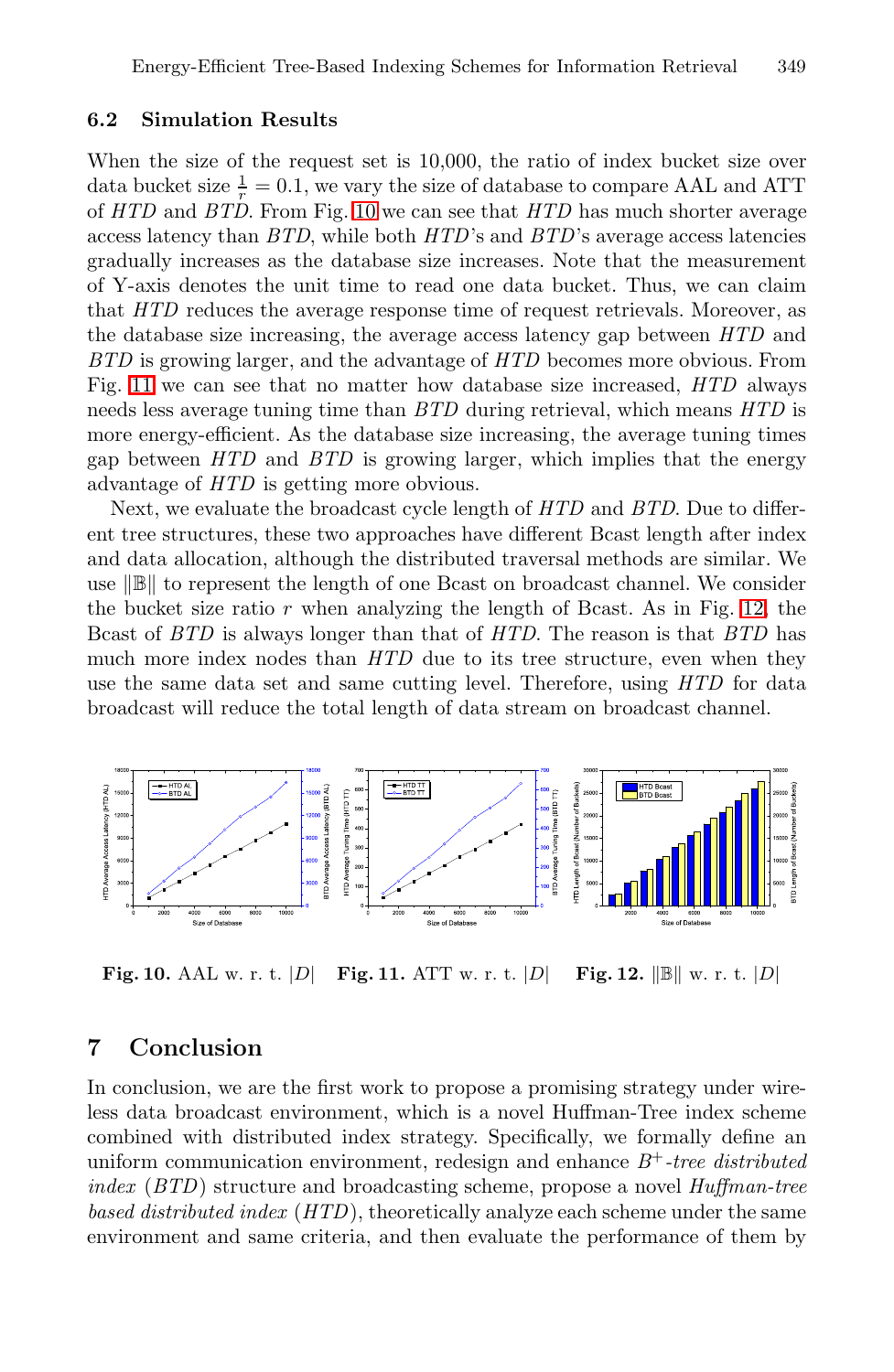experiments. Simulation results show two major advantages of *HTD*: (1) it is more energy efficient, and (2) it reduces response time significantly. Therefore, *HTD* outperforms *BTD* in all major criteria.

All in all, our contribution includes three aspects. Firstly, we construct the uniform communication environment for wireless data broadcast system, and provide structured design of distributed index and Huffman-tree index. We follow the latest and most efficient construction for both index technologies, and redesign/modify some part of them such that they could be applied in the uniform communication environment. Next, we provide a general theoretical analysis to evaluate the performance of each index. Such analysis can be applied easily to majority indices commonly used in data broadcast. It can be a standard to evaluate the efficiency of an index technique. Thirdly, we simulate data broadcast system with a large number of numerical experiments, using the same group of sample data, such that the output will be reliable. Simulation results reveals that Huffman-tree distributed index is more power efficient and also responses much faster. Our future work includes developing more efficient index schemes for wireless data broadcast and provide more theoretical analysis on them.

## **References**

- <span id="page-15-3"></span>1. Acharya, S., Alonso, R., Franklin, M., Zdonik, S.: Broadcast disks: Data management for asymmetric communication environments, pp. 199–210 (1995)
- <span id="page-15-7"></span>2. Chen, M., Yu, P., Wu, K.: Indexed Sequential Data Broadcasting in Wireless Mobile Computing. In: ICDCS 1997 (1997)
- <span id="page-15-0"></span>3. Gao, X., Shi, Y., Zhong, J., Zhang, X., Wu, W.: SAMBox: A Smart Asynchronous Multi-Channel Blackbox for B<sup>+</sup>-Tree based Data Broadcast System under Wireless Communication Environment, Submitted to Information Sciences (2010)
- <span id="page-15-1"></span>4. Hsu, C., Lee, G., Chen, A.: Index And Data Allocation On Multiple Broadcast Channels Considering Data Access Frequencies. In: MDM 2002, pp. 87–93 (2002)
- <span id="page-15-2"></span>5. Hu, Q., Lee, W., Lee, D.: A Hybrid Index Technique for Power Efficient Data Broadcast. Distrib. Parallel Dat. 9(2), 151–177 (2004)
- <span id="page-15-8"></span>6. Hu, T., Tucker, A.: Optimal Computer Search Trees and Variable-length Alphabetic Codes. SIAM J. Appl. Math. 21(4), 514–532 (1971)
- 7. Hurson, A., Mu˜noz-Avila, A., Orchowski, N., Shirazi, B., Jiao, Y.: Power-Aware Data Retrieval Protocols for Indexed Broadcast Parallel Channels. Pervasive and Mobile Computing 2(1), 85–107 (2006)
- <span id="page-15-5"></span>8. Imielinski, T., Viswanathan, S., Badrinath, B.: Power Efficient Filtering of Data on Air. In: Jarke, M., Bubenko, J., Jeffery, K. (eds.) EDBT 1994. LNCS, vol. 779, pp. 245–258. Springer, Heidelberg (1994)
- <span id="page-15-6"></span>9. Imielinski, T., Viswanathan, S., Badrinath, B.: Data on Air: Organization and Access. IEEE TKDE 9(3) (1997)
- <span id="page-15-10"></span>10. Jung, S., Lee, B., Pramanik, S.: A Tree-Structured Index Allocation Method with Replication over Multiple Broadcast Channels in Wireless Environment. TKDE 17(3) (2005)
- 11. Lee, W., Zheng, B.: A Fully Distributed Spatial Index for Wireless Data Broadcast. In: ICDE 2005, pp. 417–418 (2005)
- <span id="page-15-4"></span>12. Lee, W., Lee, D.: Using signature techniques for information filtering in wireless and mobile environments. Distrib. Parallel Dat. 4(3), 205–227 (1996)
- <span id="page-15-9"></span>13. Manning, C., Schütze, H.: Foundations of Statistical Natural Language Processing. MIT Press, Cambridge (1999)